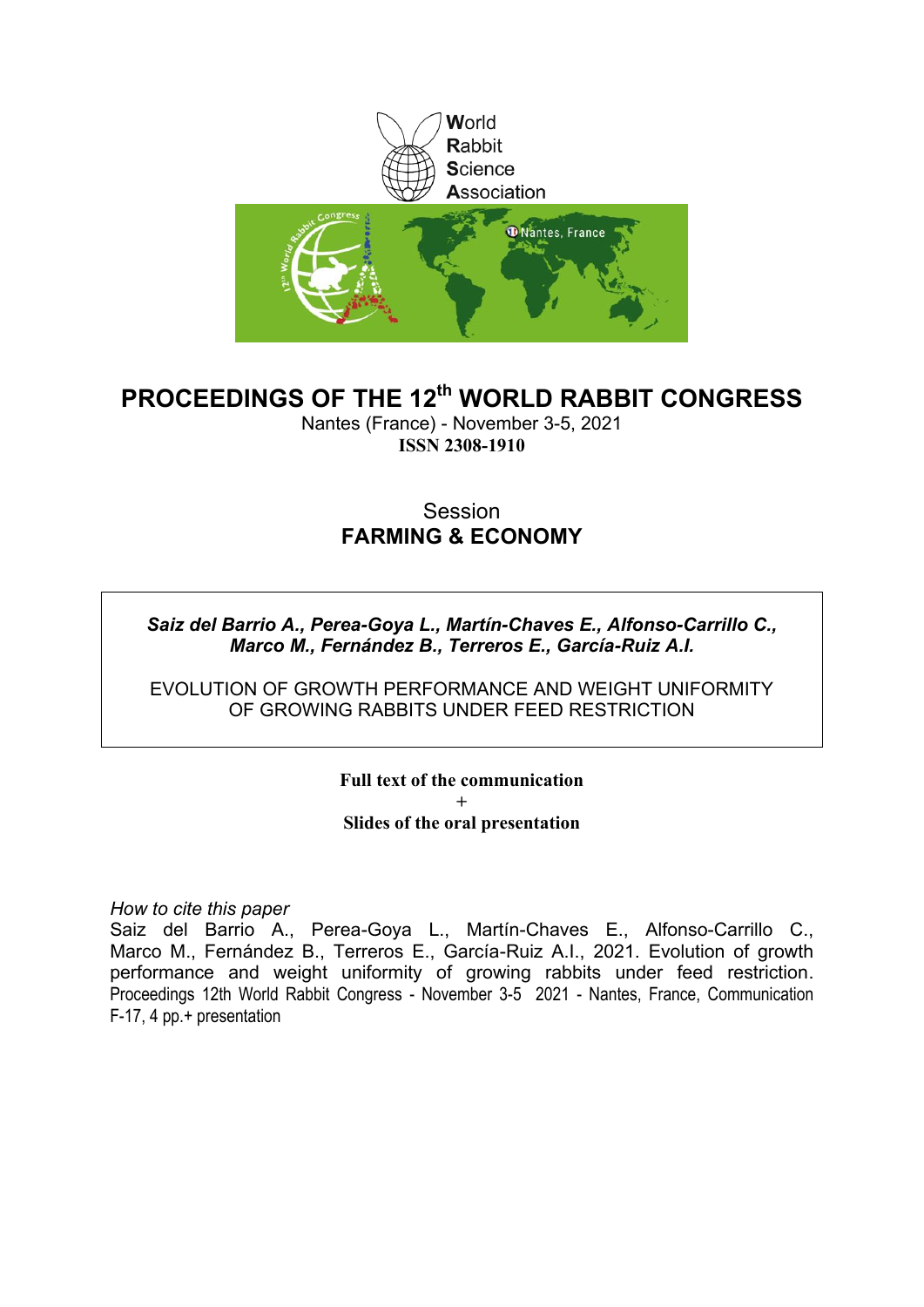### **EVOLUTION OF GROWTH PERFORMANCE AND WEIGHT UNIFORMITY OF GROWING RABBITS UNDER FEED RESTRICTION**

**Saiz del Barrio A.<sup>1</sup> \*, Perea-Goya L.<sup>1</sup> , Martín-Chaves E.<sup>1</sup> , Alfonso-Carrillo C.<sup>1</sup> , Marco M.<sup>2</sup>, Fernández B.<sup>2</sup> , Terreros E.<sup>2</sup> , García-Ruiz A.I.<sup>1</sup>** 

<sup>1</sup> Nutreco Trouw Nutrition Poultry Research Centre, Carretera CM-4004 km 10.5, 45950 Casarrubios del Monte, Spain <sup>2</sup> NANTA, Ronda de Poniente 9, 28760 Tres Cantos, Spain \*Corresponding author: a.saiz.b@trouwnutrition.com

#### **ABSTRACT**

The aim of this study was to test the evolution of performance and weight uniformity of growing rabbits fed following a feed restriction program. The experiment was carried out with a total of 665 crossbreeds (New Zealand x Californian) growing rabbits assigned to five treatments, with 19 replicates per treatment. At weaning, animals were individually weighed and three weight ranges were established as follows: small: 519-680 g; mid: 681-749 g; big: 750-911 g. Treatments varied in the range of weight at weaning; Treatment 1: 7 animals from the mid weigh range; Treatment 2: 1 small + 2 mid+4 big animals; Treatment 3: 3 small + 1 mid+3 big animals; Treatment 4: 4 small + 2 mid+1 big animals; and Treatment 5: 7 animals from the small weigh range. All animals were fed with the same commercial feed following a feed restriction program with a feed intake of 75 and 80 % of the ad libitum feed intake in the first two weeks. Animal performance and body weight uniformity was measured during the growing period. The weight differences established at weaning were maintained throughout the whole study. Treatment 5, where smaller animals were allocated shown a higher feed conversion ratio  $(P=0.014)$  than the other treatments. Groups with more homogeneus animals maintained the homogeneity established at the beginning of the study. Treatment 2, were heavier animals were allocated, an improvement in body uniformity with age, while a decrease of weight uniformity of these parameters was observed in treatment 5 which started with an homogenous but lighter flock. From these results it can be concluded that the homogeneity of the flock at weaning is important in animals under feed restriction programs.

**Key words**: Rabbit breeding, rabbit kits, weaning, feed efficiency, body weight homogeneity.

#### **INTRODUCTION**

The use of feed restriction is being widely used as a strategy to reduce rabbits mortality and morbidity (Romero *et al*., 2010). This method also allows to optimize the use of feed by the animals, improving feed conversion rate (Gidenne *et al*., 2012).

However, the limited supply to feed can lead to competency among animals (Aubret and Duperray, 1993), impairing animal performance (Ferreira and Santiago, 1999). Rabbits are hierarchical animals, and the limitation on the feed amount provided could produce heterogeneity within animals placed in the same cage, as dominant (heavier) animals could have limit the access to the feed of the dominated ones.

The aim of this study was to test the evolution of performance and weight uniformity of growing rabbits fed following a feed restriction program.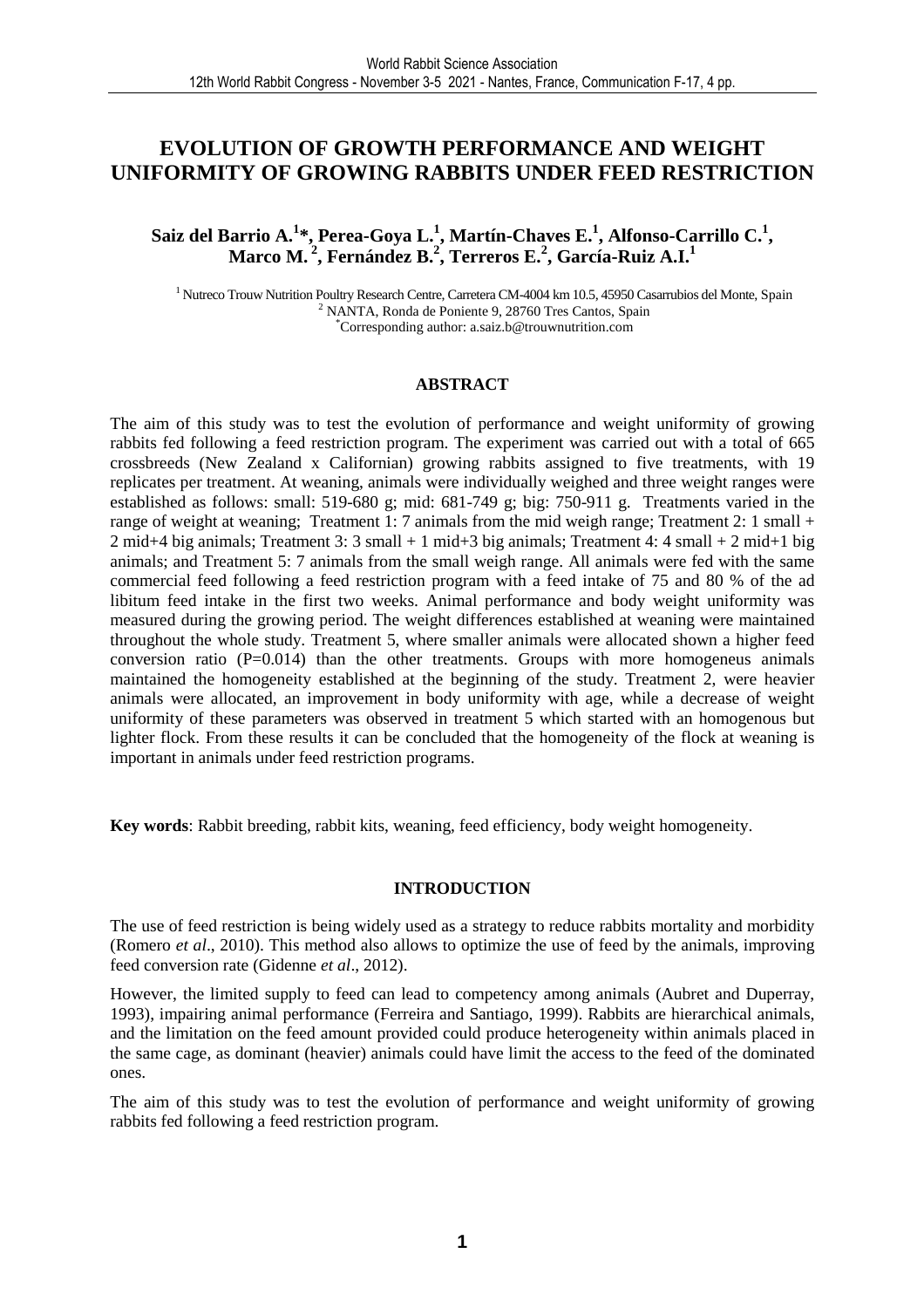#### **MATERIALS AND METHODS**

#### **Animals and experimental design**

The study was carried out in the Nutreco Trouw Nutrition Poultry Research Centre, located in Casarrubios del Monte (Spain). Performance study was carried out with a total of 665 crossbreeds (New Zealand x Californian) growing rabbits. At weaning (34 days), animals were housed in polivalent cages (38 x 100 cm), including 7 animals in each cage. The experiment was conducted during the growing period (34-61 days of age) as a completely randomized block design with five treatments, with 19 replicates per treatment. At weaning, individual animals were weighed and three weight ranges were established as follows: small: 519-680 g; mid: 681-749 g; big: 750-911 g. Treatments varied in the range of weight at weaning; Treatment 1: 7 animals from the mid weigh range; Treatment 2: 1 small + 2 mid+4 big animals; Treatment 3: 3 small + 1 mid+3 big animals; Treatment 4: 4 small + 2 mid+1 big animals; and Treatment 5: 7 animals from the small weigh range.

All animals were fed with the same commercial feed (Cunicebial; NANTA; Spain) with 2450 Kcal/kg of digestible energy, 16 % of crude protein and 34 % of neutral detergent fibre. A feed restrictionfeeding program was followed, supplying the animals with 75 and 80 % of the Ad Libitum feed amount during the first and second week of the study, respectively, after which all rabbits were fed Ad Libitum.

#### **Performance and weight uniformity test**

At 34, 41, 48, 55 and 61 d of life average mean live body weight and feed intake of animals was measured. Individual weight of animals was determined at 34, 48 and 61 d to calculate Coefficient of Variation (%) and Standard Deviation (g) of body weight within cage, factors used to evaluate weight uniformity. Uniformity was evaluated as well as the percentage of animals within the range of 0.9-1.1 multiplied by the mean weight of cage. Mortality and morbidity was monitored daily.

#### **Statistical Analysis**

All data was analysed as a mixed model, by using the MIXED procedure of SAS (Statistical Systems Institute Inc., 2002), in order to evaluate the effect of treatment on performance and uniformity traits. Treatments was included as fixed effect and the location within the facility as blocking random factor. Mortality was analysed as a Binomial variable by using the GLIMMIX procedure. Comparison between treatments means was compared by using a Tukey´s Test.

#### **RESULTS AND DISCUSSION**

In table 1, performance results by period (34-41, 41-48, 48-55, 55-61 and overall period 34-61 d) are shown. Significant differences (P<0.05) between treatments were found on Body Weight (BW), Daily Weight Gain (DWG), Daily Feed Intake (DFI), although in 48-55 d period only a tendency (P<0.10) on DWG was observed. FCR was significantly different  $(P<0.05)$  between treatments at the 34-41, 48-55, and overall 34-61 period.

The weight differences established at the weaning were maintained throughout the whole study, leading to higher DWG and DFI on the treatments were average weight was higher. Smaller animals were not able to equalize their BW at the end of the study, as observed in the treatment 5. During the whole study, FCR was lower for the treatment 5. However when a correction of the overall FCR at a weight of 2150 (FCR corrected =FCR +  $((2150-BW61d) \times 0.083)/100)$ ) was done, this treatment, where smaller animals were allocated shown to be less efficient than treatments 2 and 3 where heavier animals where allocated. No effect of treatments on mortality was observed. Ferreira and Santiago (1999) found differences in weight gain and feed intake between animals allocated in different animal densities, but the animal density of our study was similar between treatments, so differences in performance are caused by the different weights at weaning.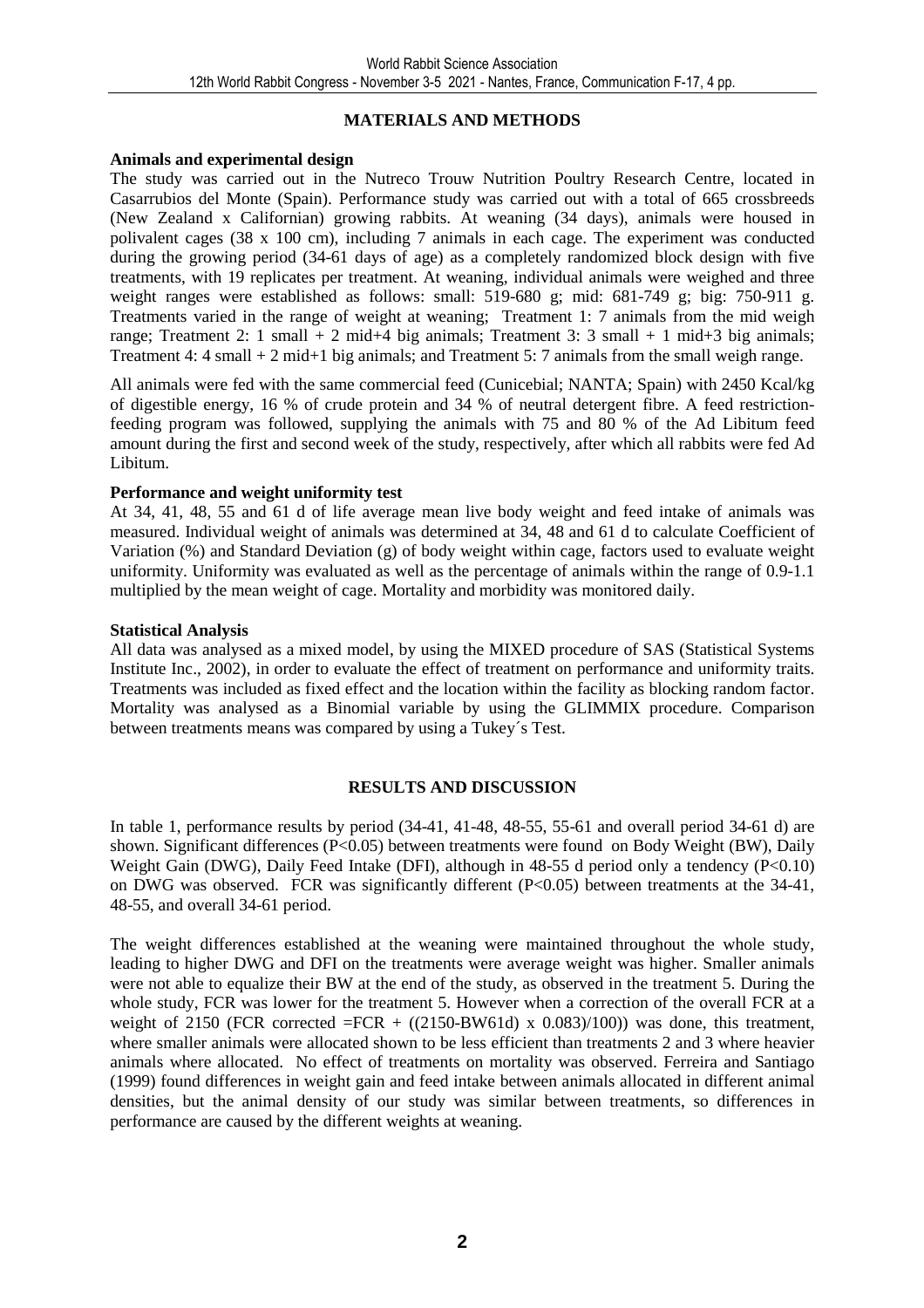|              |                   |                   | Treatment         |                    |                   |             |             |
|--------------|-------------------|-------------------|-------------------|--------------------|-------------------|-------------|-------------|
|              | 1                 | 2                 | 3                 | $\overline{4}$     | 5                 | $SEM(n=19)$ | Probability |
| 34-41 d      |                   |                   |                   |                    |                   |             |             |
| BW 34 d, g   | 719b              | 759a              | 718b              | 677c               | 618d              | 3.453       | < 0.0001    |
| BW 41 d, g   | 927.4b            | 971a              | 928b              | 880c               | 820d              | 3.591       | < 0.0001    |
| DWG, g/d     | 29.7abc           | 30.7a             | 29.9ab            | 29.0 <sub>bc</sub> | 28.8c             | 0.347       | < 0.0001    |
| DFI, g/d     | 62.2 <sub>b</sub> | 64.2a             | 61.6b             | 59.1c              | 56.2d             | 0.321       | < 0.0001    |
| <b>FCR</b>   | 2.09a             | 2.10a             | 2.06a             | 2.04a              | 1.95b             | 0.024       | < 0.0001    |
| 41-48 d      |                   |                   |                   |                    |                   |             |             |
| BW 48 d, g   | 1212b             | 1259a             | 1212b             | 1158c              | 1084d             | 4.211       | < 0.0001    |
| DWG, g/d     | 40.6a             | 40.9a             | 40.4a             | 39.8a              | 37.7 <sub>b</sub> | 0.375       | < 0.0001    |
| DFI, $g/d$   | 78.4b             | 80.3a             | 78.5b             | 76.4c              | 73.1d             | 0.164       | < 0.0001    |
| <b>FCR</b>   | 1.93              | 1.97              | 1.94              | 1.92               | 1.94              | 0.017       | 0.2848      |
| 48-55 $d$    |                   |                   |                   |                    |                   |             |             |
| BW 55 d, g   | 1577b             | 1638a             | 1585b             | 1522c              | 1444d             | 7.686       | < 0.0001    |
| DWG, g/d     | 52.3              | 54.3              | 52.5              | 51.9               | 51.4              | 0.858       | 0.0929      |
| DFI, $g/d$   | 113.4ab           | 116.4a            | 112.7b            | 111.8b             | 106.2c            | 0.901       | < 0.0001    |
| <b>FCR</b>   | 2.18a             | 2.15ab            | 2.15ab            | 2.16ab             | 2.08b             | 0.027       | 0.0485      |
| 55-61 d      |                   |                   |                   |                    |                   |             |             |
| BW 61 d, g   | 1899b             | 1969a             | 1910b             | 1847c              | 1741d             | 12.26       | < 0.0001    |
| DWG, g/d     | 53.6a             | 53.7a             | 54.2a             | 53.4a              | 49.2 <sub>b</sub> | 1.225       | 0.0052      |
| DFI, g/d     | 147ab             | 150a              | 148ab             | 143b               | 135c              | 1.719       | < 0.0001    |
| <b>FCR</b>   | 2.78              | 2.80              | 2.76              | 2.70               | 2.74              | 0.056       | 0.5079      |
| $34-61d$     |                   |                   |                   |                    |                   |             |             |
| DWG, g/d     | 43.7a             | 44.8a             | 44.2a             | 43.3a              | 41.6b             | 0.431       | < 0.0001    |
| DFI, $g/d$   | 98.2b             | 101a              | 97.9b             | 95.9c              | 90.8d             | 0.531       | < 0.0001    |
| <b>FCR</b>   | 2.25ab            | 2.26a             | 2.22ab            | 2.21ab             | 2.18b             | 0.018       | 0.0239      |
| FCRcorrected | 2.46ab            | 2.41 <sub>b</sub> | 2.42 <sub>b</sub> | 2.47ab             | 2.52a             | 0.027       | 0.0144      |
| Mortality, % | 4.51              | 1.50              | 5.26              | 3.01               | 4.51              | 0.488       | 0.6839      |

#### **Table 1**. Performance results per period

BW: Body Weight; DWG: Daily Weight Gain; DFI: Daily Feed Intake; FCR: Feed Conversion Rate; FCR corrected at a standard weight of 2150 g=FCR3561 +  $((2150-BW61d) \times 0.083)/100$ ; Means with different letters on the same row differ significantly (Tukey's test).

In Table 2, weight uniformity results are shown. At all ages, treatments have a significant effect on Coefficient of Variation (CV, %), and Standard Deviation (SD, g) and Uniformity (%) of body weight.

| J             |       |                   | <b>Treatment</b> |                   |                   |             |             |
|---------------|-------|-------------------|------------------|-------------------|-------------------|-------------|-------------|
|               |       | 2                 | 3                | 4                 | 5                 | $SEM(n=19)$ | Probability |
| 34 d          |       |                   |                  |                   |                   |             |             |
| Uniformity, % | 100a  | 65.4 <sub>b</sub> | 45.1c            | 69.2 <sub>b</sub> | 88.7a             | 3.112       | < 0.0001    |
| CV, %         | 2.92d | 10.5 <sub>b</sub> | 14.1a            | 11.1 <sub>b</sub> | 6.64c             | 0.481       | < 0.0001    |
| SD, g         | 21.0d | 79.5b             | 101a             | 74.9b             | 40.9c             | 3.272       | < 0.0001    |
| 48 d          |       |                   |                  |                   |                   |             |             |
| Uniformity, % | 95.1a | 66.7b             | 51.9c            | 69.0bc            | 70.5 <sub>b</sub> | 3.665       | < 0.0001    |
| CV, %         | 5.55c | 9.93 <sub>b</sub> | 13.5a            | 11.7ab            | 9.55 <sub>b</sub> | 0.692       | < 0.0001    |
| SD, g         | 67.2c | 125b              | 164a             | 135ab             | 103 <sub>b</sub>  | 8.110       | < 0.0001    |
| 61 d          |       |                   |                  |                   |                   |             |             |
| Uniformity, % | 93.6a | 85.6ab            | 58.6c            | 76.0b             | 78.4b             | 3.317       | < 0.0001    |
| CV, %         | 6.08c | 7.53bc            | 11.7a            | 9.92ab            | 9.35ab            | 0.706       | < 0.0001    |
| SD, g         | 115c  | 148bc             | 224a             | 183ab             | 162bc             | 12.85       | < 0.0001    |

#### **Table 2**. Weight uniformity results

Uniformity: percentage of animals included in the range of 0.9-1.1 the mean weight of animals; CV: Coefficient of variation of Body Weight; SD: Standard Deviation of Body Weight; Means with different letters on the same row differ significantly (Tukey´s test).

Groups with less weight heterogeneity at weaning (treatment 1) presented the lowest values of CV and SD, and the highest uniformity at all ages, maintaining the uniformity established at the beginning of the study. Groups with heavier animals (treatment 2) showed an improvement in homogeneity with age, while a decrease of weight uniformity of these parameters was observed in treatment which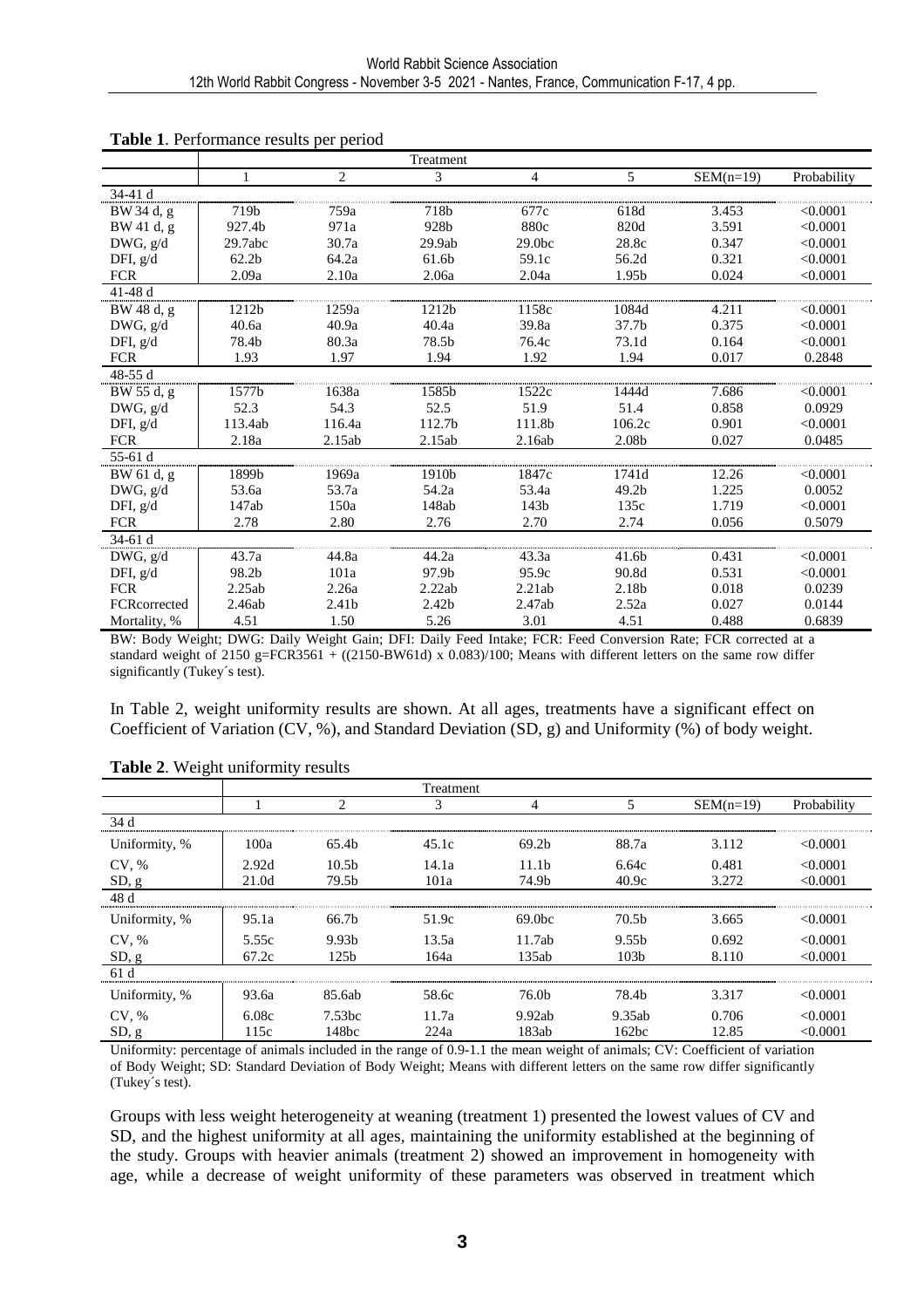started with a homogenous but lighter flock (treatment 5), which reflect that lighter animals submitted to feed restriction compete more within the group. Tudela and Lebas (2003) detected that no real competency between animals was found when the feed restriction levels was up to 80-85 % of Ad Libitum feed intake, slightly higher than the levels established in our study (75-80 %). Values of CV were similar than those found by previously mentioned authors.

#### **CONCLUSIONS**

From these results, it can be concluded that the body weight homogeneity of the flock at weaning is important in animals under feed restriction programs, as this uniformity is maintained during the while growing period and could affect feed efficiency.

#### **ACKNOWLEDGEMENTS**

We want to thank the support of the PRC team.

#### **REFERENCES**

Aubret J.M., Duperray J. 1993. Effets d'une trop forte densité dans les cages d'engraissement. *Cuniculture,* 109: 3-6.

- Ferreira W., Santiago G. 1999. Desempenho produtivo de coelhos criados em diferentes densidades populacionais. *Revista Brasileira de Zootecnia,* 28: 113-117.
- Gidenne T., Combes S., Fortun-Lamothe L. 2012. Feed intake limitation strategies for the growing rabbit: effect on feeding behaviour, welfare, performance, digestive physiology and health: a review. *Animal*, 6: 1407-1419.
- Romero C., Cuesta S., Astillero J.R, Nicodemus N., De Blas C. 2010. Effect of early feed restriction on performance and health status in growing rabbits slaughtered at 2 kg live-weight. *World Rabbit Science*, 18: 211-218.

SAS. 1998. SAS/STAT User's Guide (Release 6.03). SAS Inst. Inc., Cary NC, USA.

Tudela F., Lebas, F. (2006). Modalités du rationnement des lapins en engraissement. Effets du mode de distribution de la ration quotidienne sur la vitesse de croissance, le comportement alimentaire et l'homogénéité des poids. *Cuniculture Magazine,* 33, 21-27.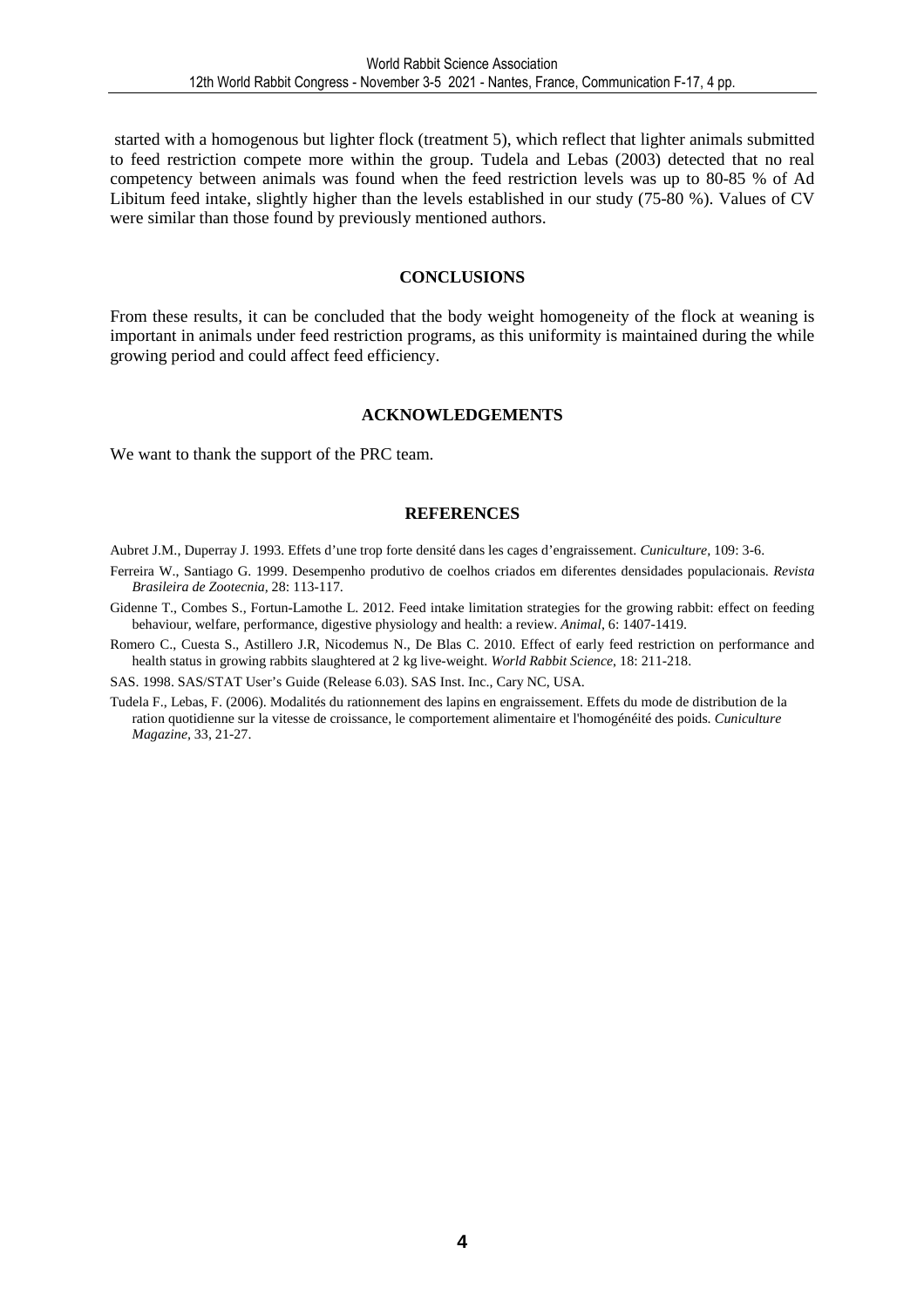# **25/10/2021 Effect of litter homogeneity on restricted growing rabbits' performance and litter homogeneity**

Saiz A., Martin E., Fernández B., Alfonso C., Marco M., Nantes, 5th of November 2021 Terreros E., García Ruiz A.I.



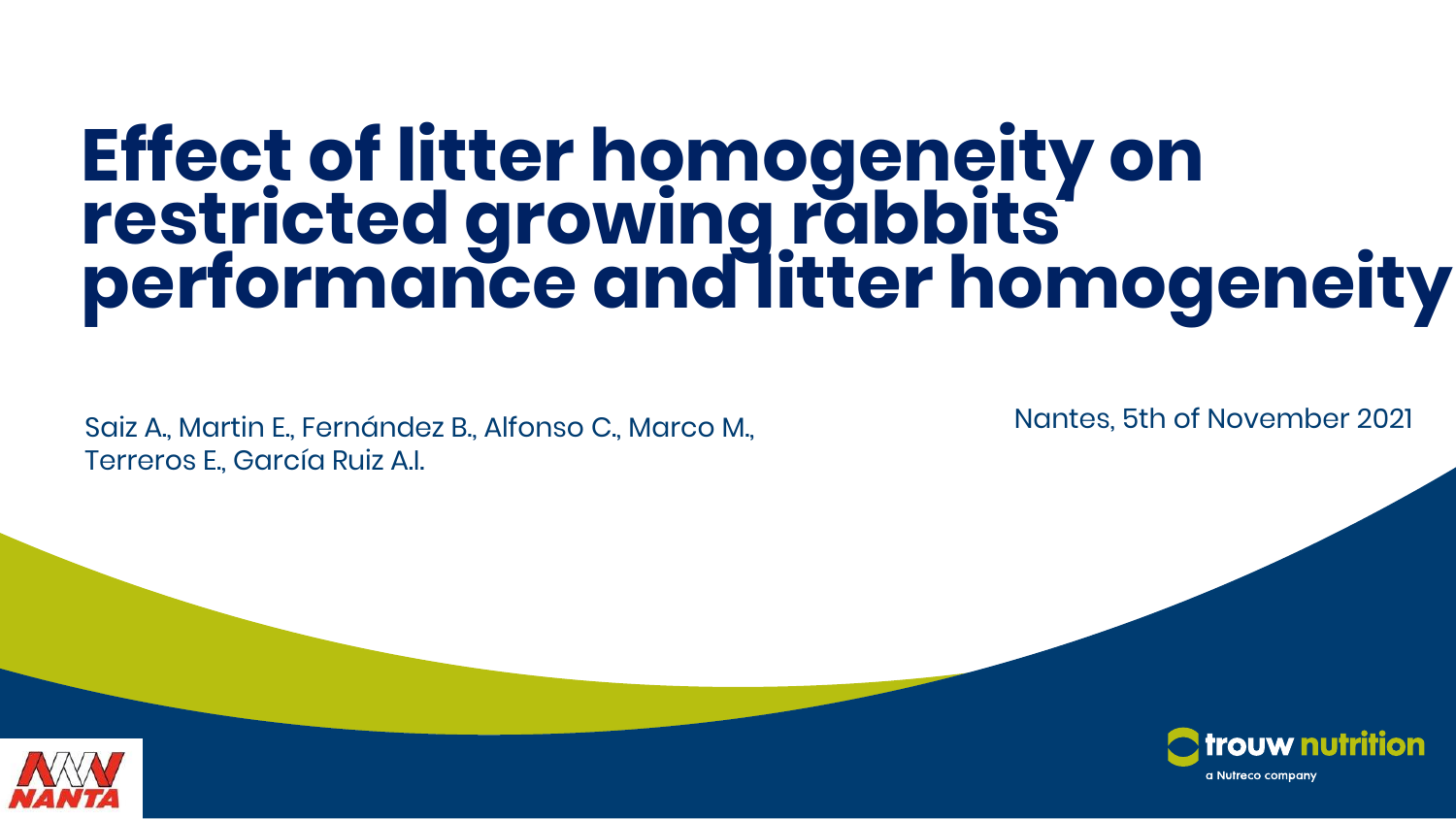### **Introduction**

• Feed restriction has been proved to be a good strategy to guarantee rabbits health status. However, as rabbits are hierarchical animals, the limitation on the feed amount could produce heterogeneity within animals placed in the same cage, as dominant (bigger) animals could limit the access to the feed to weaker animals

• So, in this study the effect of litter homogeneity and weight at weaning on growing rabbit performance and weight homogeneity were tested



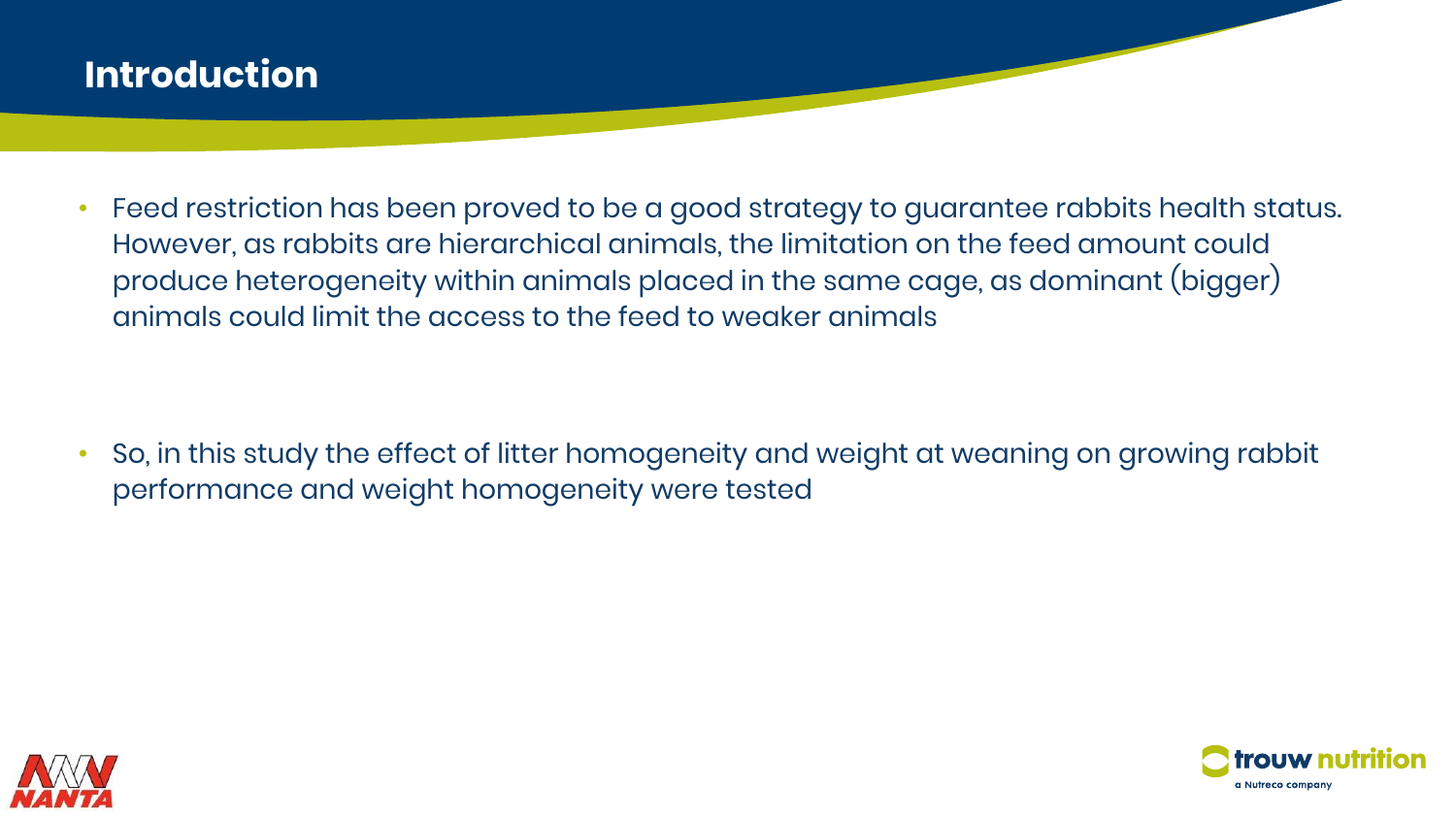# **Study design**

• 5 treatments x 19 cages x 7 animals

| Range     | <b>Maximum weight, g</b> | Minimum weight, g |
|-----------|--------------------------|-------------------|
| Small (S) | 519                      | 680               |
| Mid(M)    | 681                      | 749               |
| Big(B)    | 750                      | 911               |

| #<br><b>Treatment</b> | <b>Treatment name</b> | Description <sup>1</sup>                     | <b>Name</b> |
|-----------------------|-----------------------|----------------------------------------------|-------------|
| 1                     | Homogeneus            | 7 animals mid weighed                        | 7M          |
| $\overline{2}$        | Heterogeneus 1        | 1 small animal $+2$ mid $+$<br>4 big animals | $1S+2M+4B$  |
| 3                     | Heterogeneus 2        | 3 small animals +1<br>mid+ 3 big animals     | 3S+1M+3B    |
| 4                     | Heterogeneus 3        | 4 small animal $+2$<br>$mid+1$ big animals   | $4S+2M+1B$  |
| 5                     | Homogeneus small      | 7 small animals                              | <b>7S</b>   |

- Standard feed: 2400 Kcal/kg DE-36 % NDF-16 % CP
	- Restriction level: 75 % of DFI ad libitum (34-48 d)- Ad Libitum (48-61 d)
- Measurements
	- Feed weight: 34, 41, 48, 55, 61 d
	- Collective weight: 41, 55 d



• Individual weight: 34, 48, 61 d

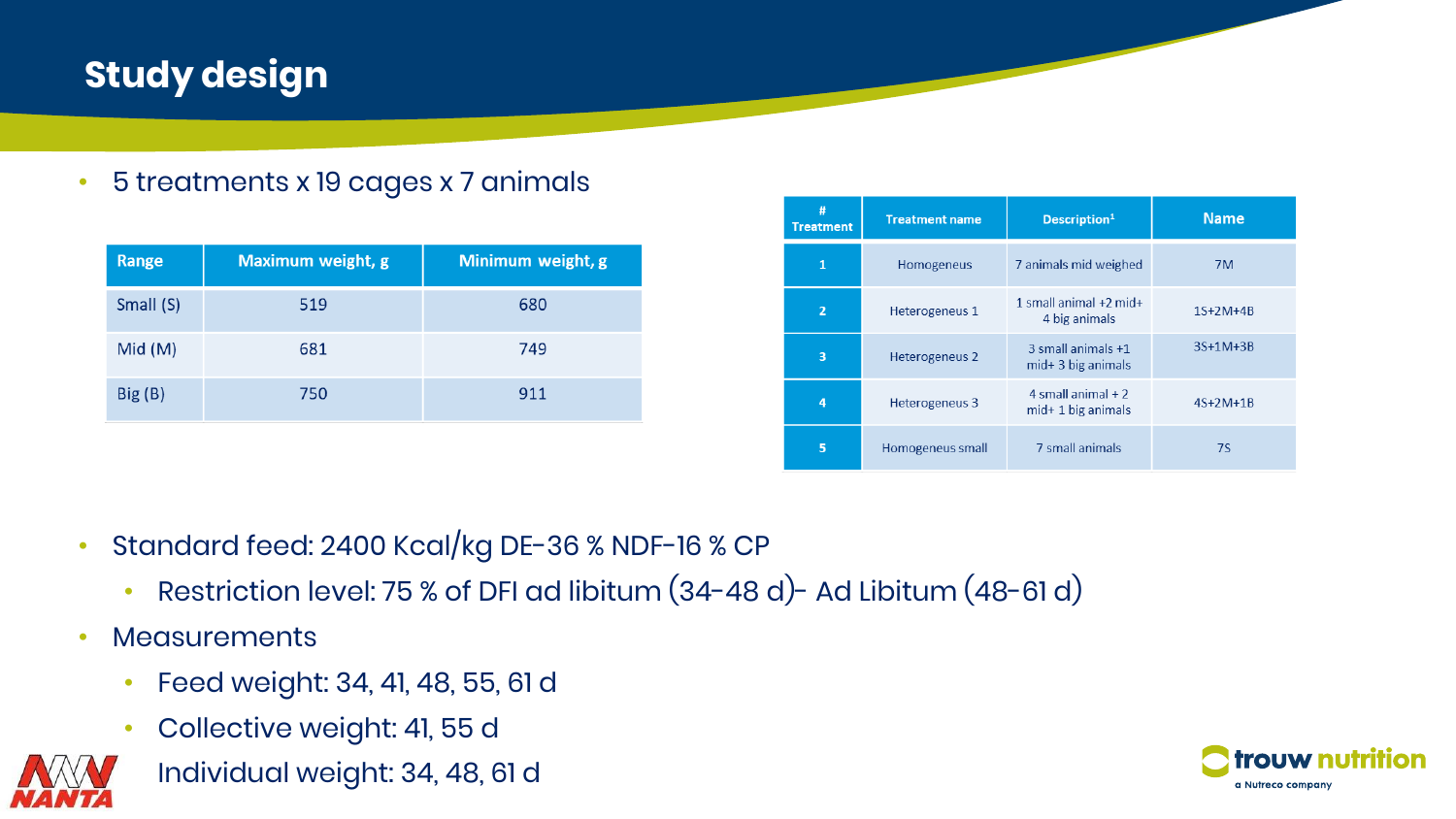### **Study results: BW & DFI**



Initial differences of BW are maintained across all ages. DFI followed same pattern due to animal weight



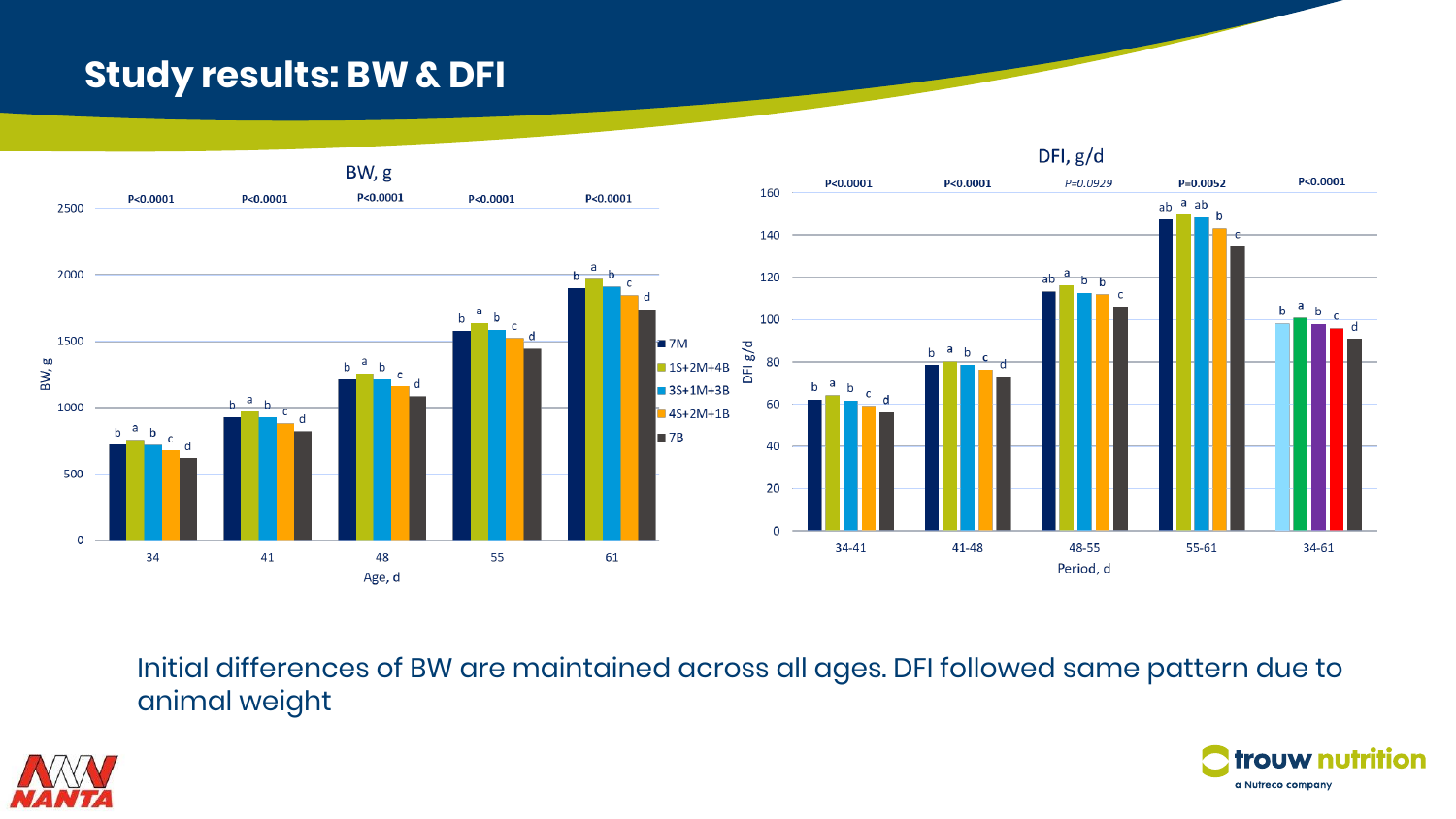### **Study results: FCR vs FCR corrected**





Animals with lower BW shown higher FCR levels when corrected (to 2150 g)



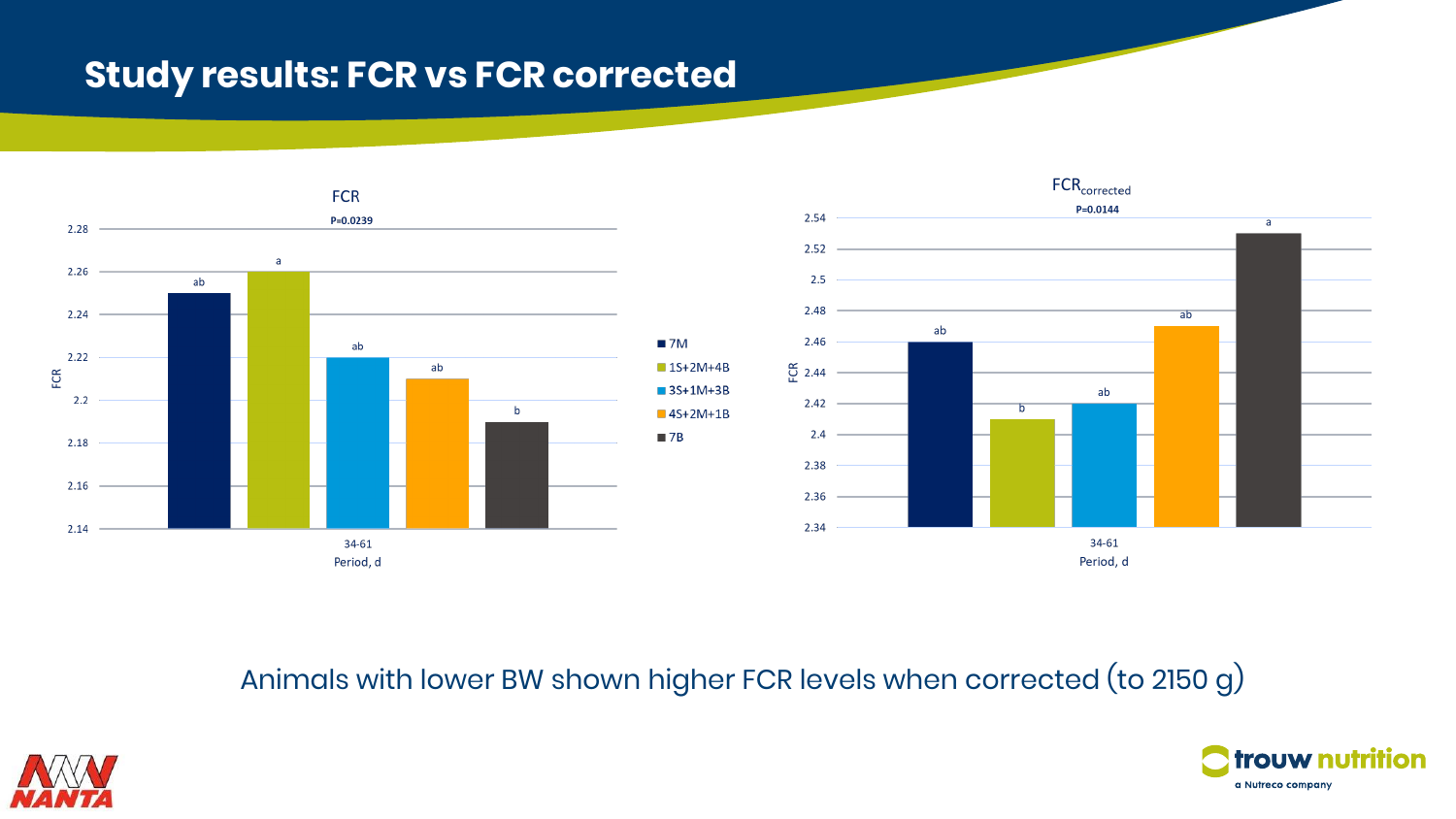# **Homogeneity**



Groups with bigger animals (treatment 2) shown an improvement in homogeneity, while an impairment of this parameters was observed in treatment which started with an homogenous but lighter flock (treatment 5).



trouw nutrition a Nutreco company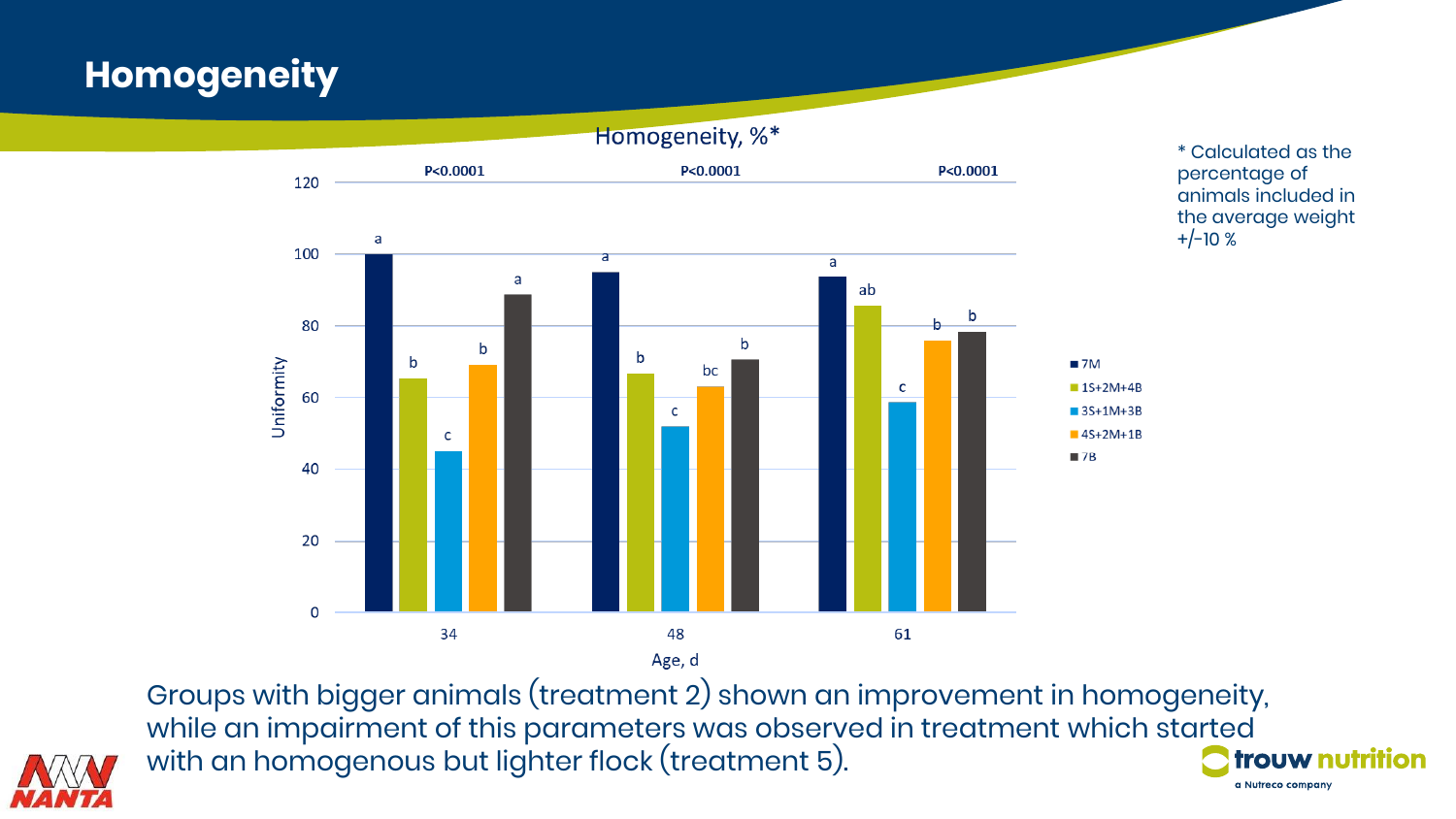

• From this results it can be concluded that, with the aim of getting homogeneous flocks under feed restriction programs, a proper weight and homogeneity at weaning is crucial